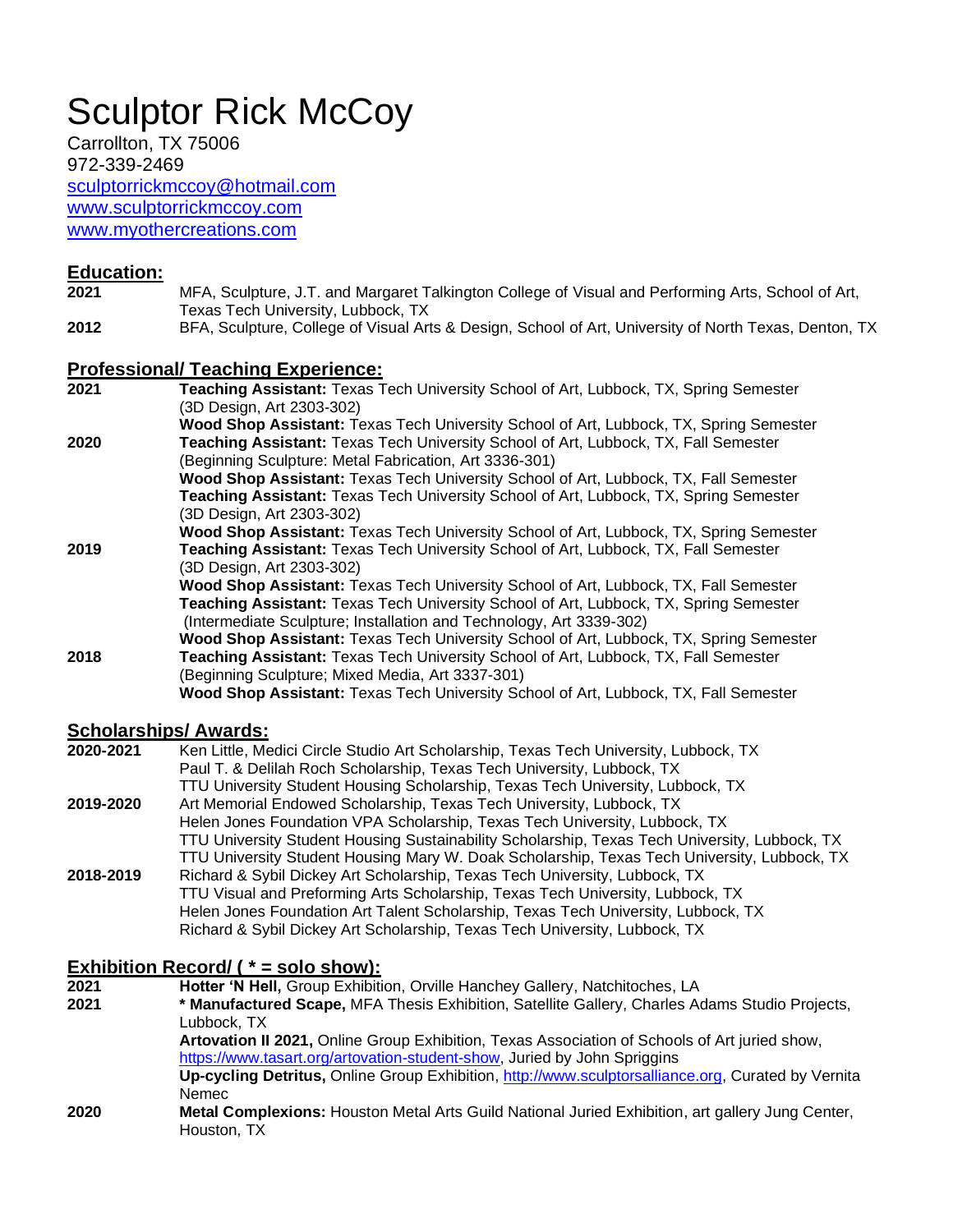| 2019 | <b>Breaking Ground II:</b> Group Exhibition, Landmark Gallery, Lubbock, TX<br><b>Breaking Ground: Group Exhibition, Crowley Theatre, Marfa TX</b> |
|------|---------------------------------------------------------------------------------------------------------------------------------------------------|
|      | Group Show 2 <sup>nd</sup> Year MFA: Landmark Gallery, Lubbock, TX                                                                                |
|      | <b>Breaking Ground: Group Exhibition, Crowley Theater, Marfa, TX</b>                                                                              |
|      |                                                                                                                                                   |
|      | School of Art Exhibition: Group Exhibition, Urban Tech, Lubbock, TX                                                                               |
| 2018 | <b>Nice To Meet You: Group Exhibition, CASP, Studio D, Lubbock, TX</b>                                                                            |
| 2016 | Kansan Artists: Group Exhibition, Hwy 75 Gallery, Burlington, KS                                                                                  |
| 2015 | True Grit: Group Exhibition, Kettle Art, Deep Ellum, TX                                                                                           |
|      | <b>Fractal Logic:</b> Group Exhibition, Kettle Art, Deep Ellum, TX                                                                                |
| 2014 | A Celebration of Community: Group Exhibition, Deep Forest Gallery, Coppell, TX                                                                    |
|      | <b>The Spirit of Healing:</b> Group Exhibition, Deep Forest Gallery, Coppell, TX                                                                  |
|      | <b>Driven by Nature:</b> Group Exhibition, Deep Forest Gallery, Coppell, TX                                                                       |
| 2013 | Art- Hunger: Group Exhibition, Fort Worth Community Arts Center, Fort Worth, TX                                                                   |
|      | <b>GOLD:</b> Group Exhibition, Alchemy Arts, EVOL Society, Dallas, TX                                                                             |
|      | Art-Hunger's Urban Legends: One-Year Anniversary Group Exhibition, Deep Ellum, TX                                                                 |
|      | <b>Community Art Show:</b> Group Exhibition, Denton Medical Services, Denton, TX                                                                  |

#### **Bibliography/ Media:**

|      | $-$ , , , , ,                                                                                         |
|------|-------------------------------------------------------------------------------------------------------|
| 2021 | EcoArt, https://www.ecoartdatabase.org, 02/25/21                                                      |
| 2020 | International Sculpture Day (ISDAY) 2020. Sculpture Magazine. July/ August 2020. Page 97.             |
| 2019 | Litzkow, Shelby. 2019. "Recycled materials gets turned into artwork for contest." Daily Toreador,     |
|      | March, 28, 2019. http://www.dailytoreador.com/lavida/recycled-materials-gets-turned-into-artwork-for- |
|      | contest/article e8dc9504-51aa-11e9-bafd-6f45fb4df019.html                                             |
| 2016 | Phelan, Hayley. 2016. "Fall 2016 Ready-To-Wear Collection Nicholas K." Vogue Magazine, February,      |
|      | 11, 2016. https://www.vogue.com/fashion-shows/fall-2016-ready-to-wear/nicholas-k                      |
|      | K, Nicholas, "Nicholas K." March, 22, 2016. https://nicholask.com/collection/f-w-2016/. Video,        |
|      | https://youtu.be/1QG89EwvUYM                                                                          |
| 2012 | Knighten, Elizabeth. 2012. "When East Meets West, Local artist hosts student sculpture exhibit." Star |
|      | Community Newspapers, March, 11, 2012.                                                                |
|      | http://www.weebly.com/uploads/5/9/0/1/5901486/segmented zen newspaper article.pdf                     |
|      | Miers, Clare.2012. "Frisco sculptor Rick McCoy has big plans for his work." Dallas Morning News,      |
|      | October, 12, 2012. https://www.dallasnews.com/arts-entertainment/2012/10/12/frisco-sculptor-rick-     |
|      | mccoy-has-big-plans-for-his-work/                                                                     |
|      |                                                                                                       |
|      |                                                                                                       |

# **Blogs:**

**2020** Blago Ugrinov, "*Rick McCoy on Art and Creation with Sustainable Materials – Changing the System*!", Blago's Roundtable (blog). Nov 16, 2020. 7 pm. [https://youtu.be/w71fhZ\\_fJm4](https://nam04.safelinks.protection.outlook.com/?url=https%3A%2F%2Fyoutu.be%2Fw71fhZ_fJm4&data=04%7C01%7Csculptor.rick.mccoy%40ttu.edu%7C13d6870247144d184fb308d8a68ef03d%7C178a51bf8b2049ffb65556245d5c173c%7C0%7C0%7C637442480140037770%7CUnknown%7CTWFpbGZsb3d8eyJWIjoiMC4wLjAwMDAiLCJQIjoiV2luMzIiLCJBTiI6Ik1haWwiLCJXVCI6Mn0%3D%7C1000&sdata=JEQYbyhIRxZ7UJdRTSjRgQl39H9QgwwlUuA716MOSlc%3D&reserved=0)

#### **Residencies/ Intensives:**

**2019** The Marfa Intensive, Marfa, TX

# **Visiting Artist Workshop:**

**2020** Workshop, Wood Working 101, Lubbock Christian University, Lubbock, TX, Sept. 8th, 2020

# **Technical Abilities:**

- **2018-2021** TA at Texas Tech University, Lubbock, TX, Laser Cutting Machine, 3D Printer, Plasma Cutting Machine, Mold Making, Panel Saw
- **2016-2018** Cabinet Maker, Great Plains Design Center, New Strawn, KS (Extensive operational and safety knowledge of a variety of woodworking power tools, such as: table, jig and band saws; planers; drills; routers, sanders, shapers, jointers, pocket hole machine, wide belt sander, as well as recycled glass countertop polishing machines.)
- **2014-2015** In house artist, Deep Forest Gallery, Coppell, TX (Curator Assistant, Gallery Maintenance, Concrete saw, Bonsai Work)